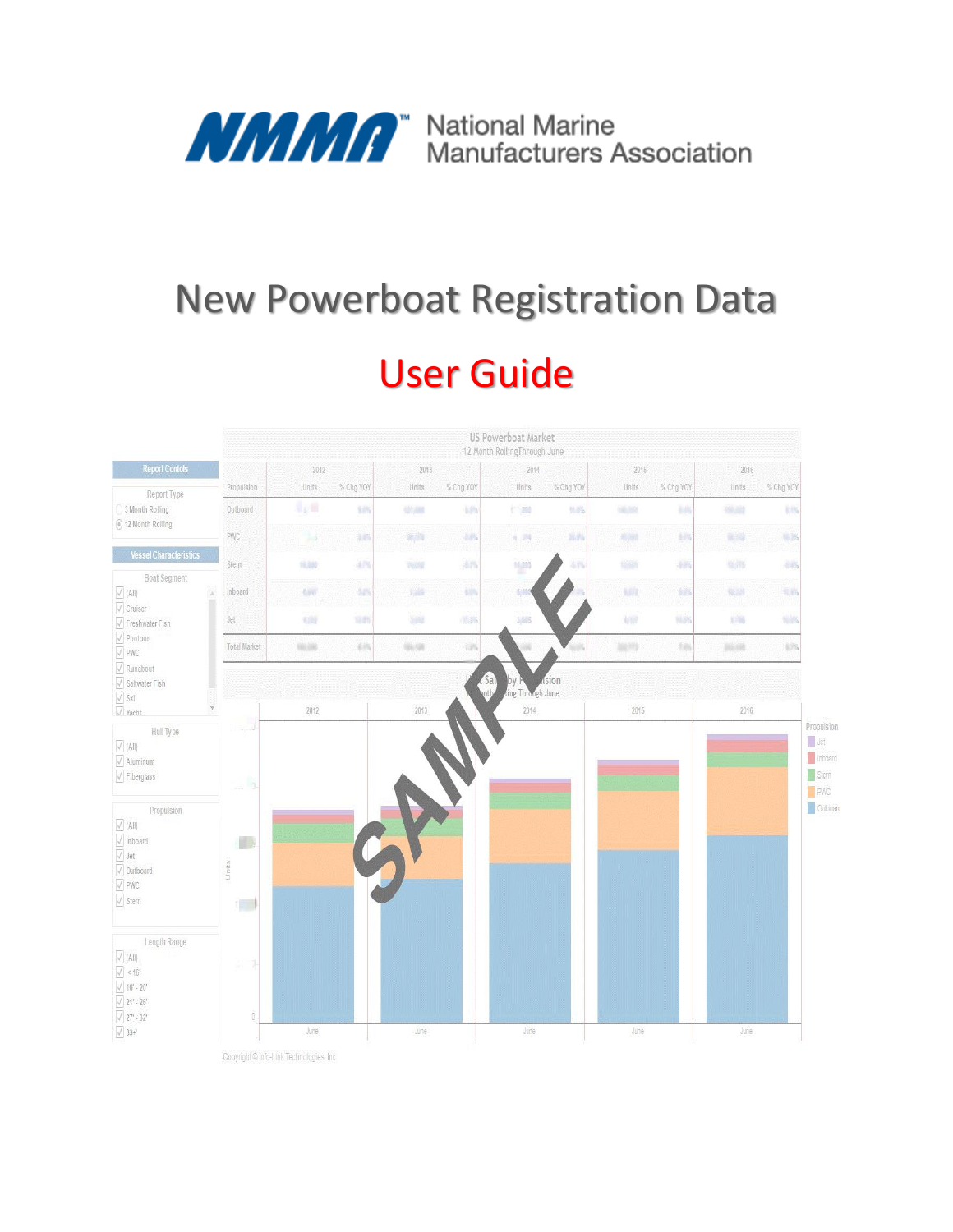### **Accessing The Data**

- 1. **Follow this link to the New Powerboat Registrations Page: [https://www.nmma.org/statistics/publications/quarterly-powerboat-inventory](https://www.nmma.org/statistics/publications/quarterly-powerboat-inventory-report)[report](https://www.nmma.org/statistics/publications/quarterly-powerboat-inventory-report)**
- 2. **Log in by clicking on the red icon in the upper right hand corned of the screen: LOGIN / JOIN**
- 3. **After logging in select the blue icon to view the data:**



4. **Agree to NMMA terms of service agreement:**



x

The entire content of this report is the exclusive property of NMMA, with all rights reserved.

No reproduction of any kind may be made without the express permission of NMMA.



5. **You will now have access to the New Powerboat Registration Data I-Frame:**

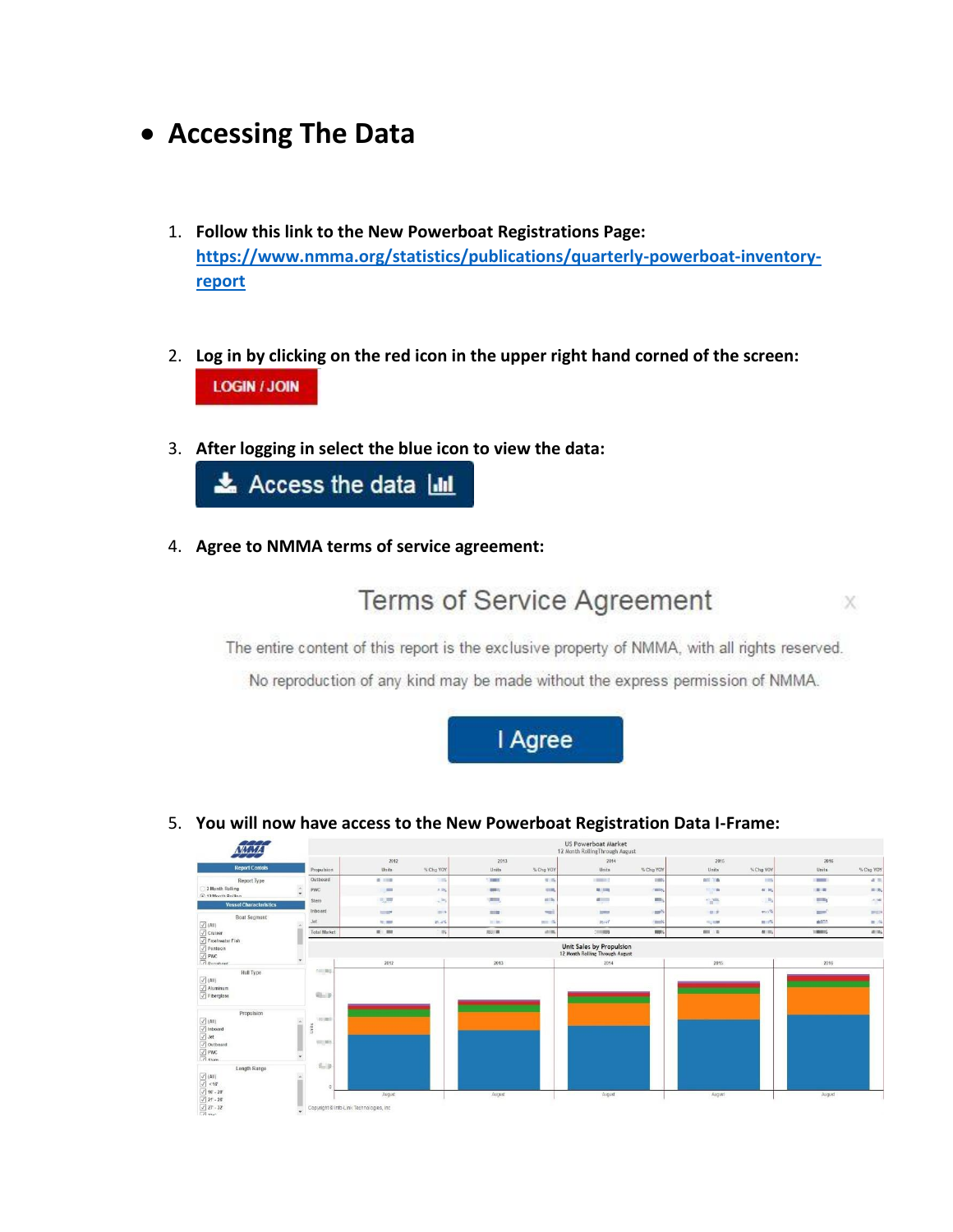# **Viewing Data**

- 1. **You can filter data by several different parameters:**
	- o **The report controls tab will allow you to filter data by report type. Data can be viewed as 3 month rolling totals or 12 month rolling totals:**



o **The Vessel Characteristics tab will allow you to filter by boat segment, hull type, propulsion, and length range:**

| <b>Vessel Characteristics</b>     |                                |  |
|-----------------------------------|--------------------------------|--|
| <b>Boat Segment</b>               |                                |  |
| (A  )                             |                                |  |
| Cruiser                           | Hull Type                      |  |
| Freshwater Fish                   | (AII)<br>$\checkmark$          |  |
| Pontoon                           | Aluminum                       |  |
| PWC                               | Fiberglass<br>√                |  |
| $D$ can when you do<br>Propulsion | Length Range                   |  |
| (A  )                             | (A  )                          |  |
| Inboard                           | < 16 <sup>i</sup><br>$\sqrt{}$ |  |
| $\checkmark$<br>Jet               | $16' - 20'$                    |  |
| Outboard                          | $21' - 26'$                    |  |
| PWC                               | $27 - 32'$                     |  |
| - 18                              | 55.1                           |  |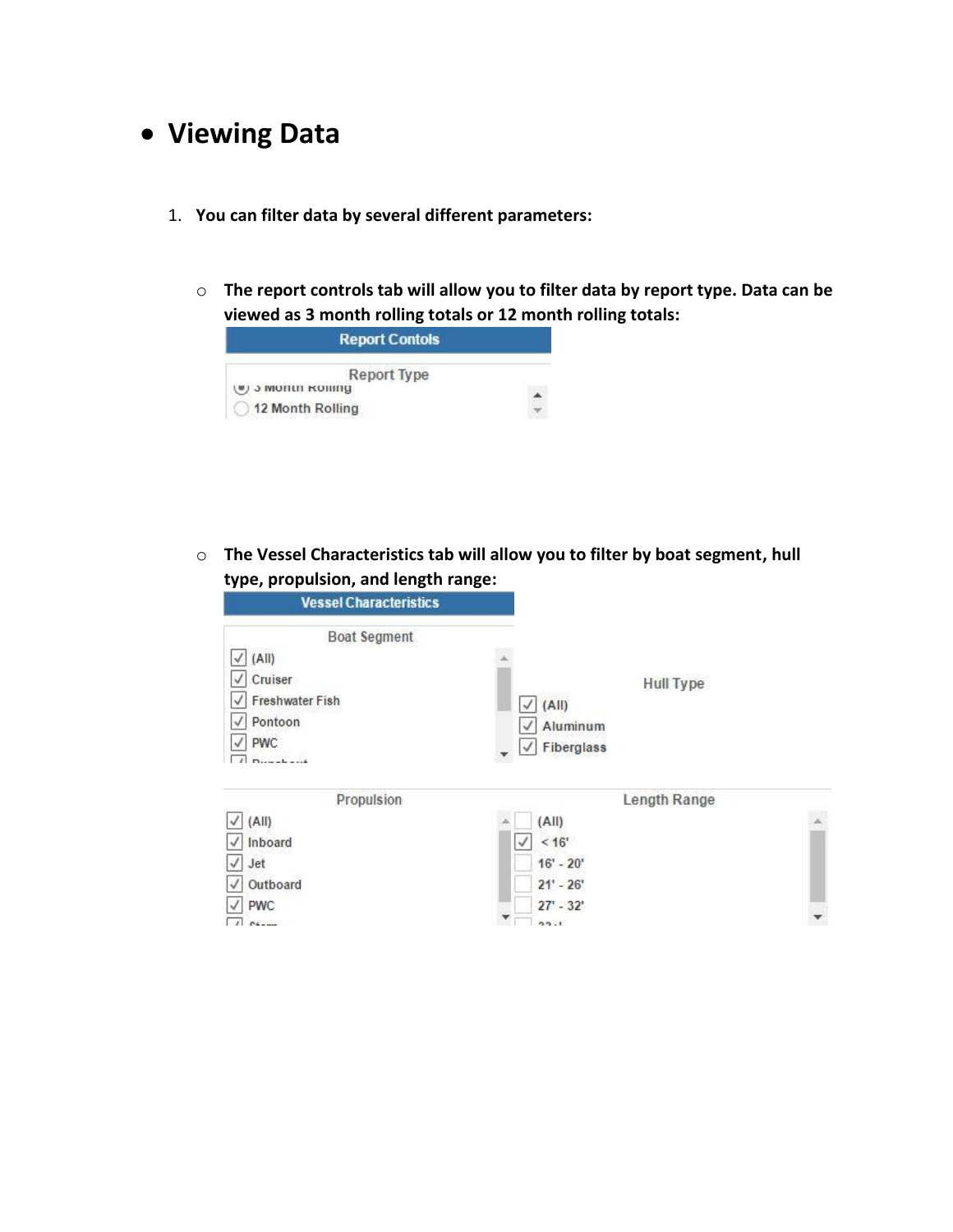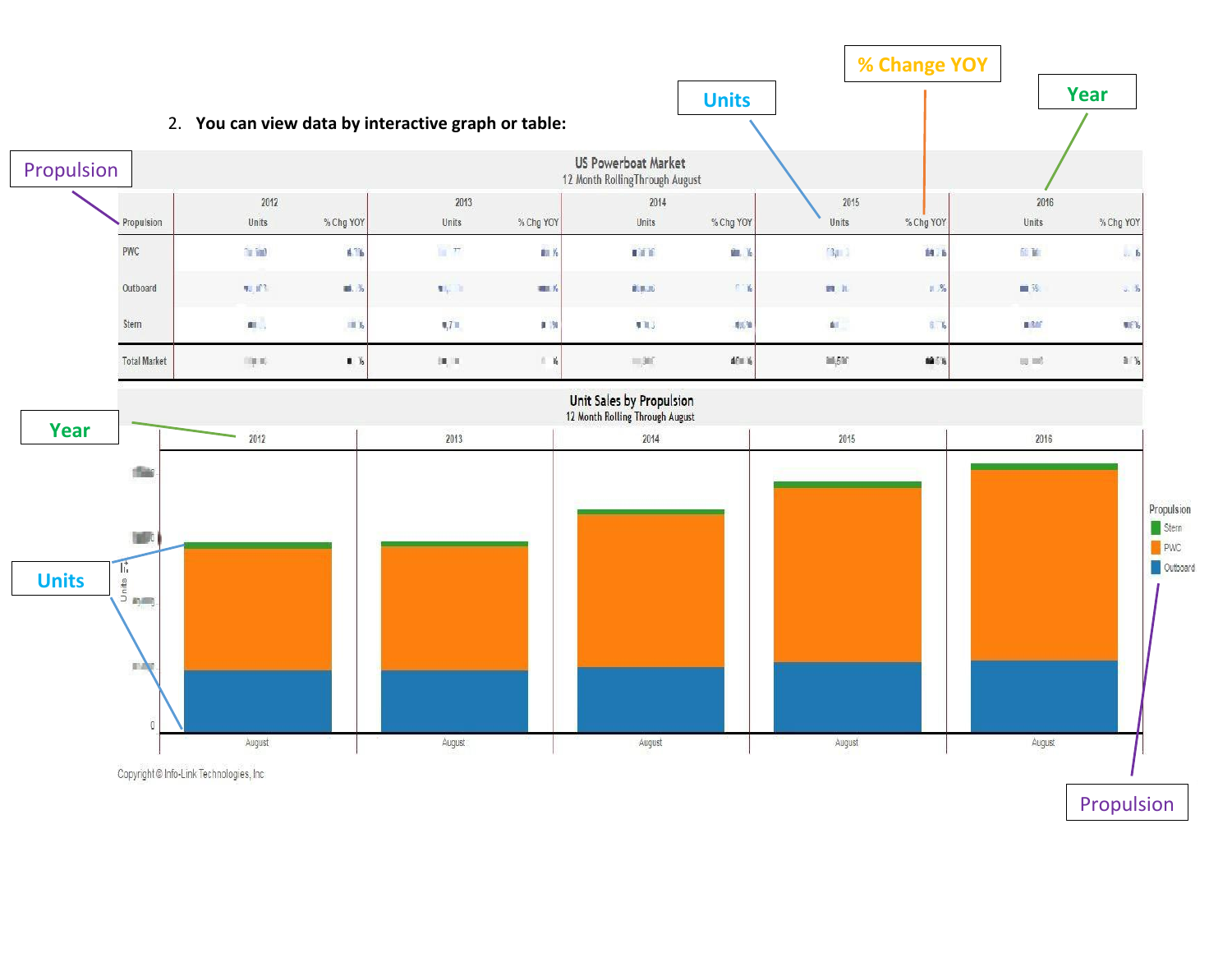#### 3. **Selecting a table value or graph section will highlight filtered data in both the table and graph:**

| <b>US Powerboat Market</b><br>12 Month RollingThrough August |               |                 |                     |             |                                        |                         |                                   |           |       |                   |
|--------------------------------------------------------------|---------------|-----------------|---------------------|-------------|----------------------------------------|-------------------------|-----------------------------------|-----------|-------|-------------------|
|                                                              | 2012          |                 | 2013                |             | 2014                                   |                         |                                   |           | 2016  |                   |
| Propulsion                                                   | Units         | % Chg YOY       | Units               | % Chg YOY   | Units                                  | 2012/07/20<br>% Chg YOY | Units                             | % Chg YOY | Units | % Chg YOY         |
| <b>PWC</b>                                                   | 37,500        | $\frac{1}{2}$ % | 颗片                  | 呼           | $\overline{m}$ ,<br>$\overline{b}$     | 無方                      | $\frac{1}{\ x\ _{\mathcal{L}^2}}$ | timy      | 热室    | $1\%$             |
| Outboard                                                     | <b>TRIBE</b>  | <b>JEBS</b>     | 59.2                | <b>THEY</b> | 再現所                                    | 共用                      | 进用书                               | 河川        | 200   | EW                |
| Stern                                                        | $\frac{1}{2}$ | 時               | $\overline{\Omega}$ | E3%         | $\frac{1}{2} \sqrt{\frac{2}{1-\beta}}$ | 뇌맥                      | 風                                 | 的物        | 材料    | my                |
| <b>Total Market</b>                                          | 制限            | 期               | 明期                  | 儿吃          | $\frac{1}{2}$                          | 侧形                      | $\mathbb{H}_{\text{pert}}$        | 用物        | 長     | $=$ $\frac{1}{2}$ |



Copyright @ Info-Link Technologies, Inc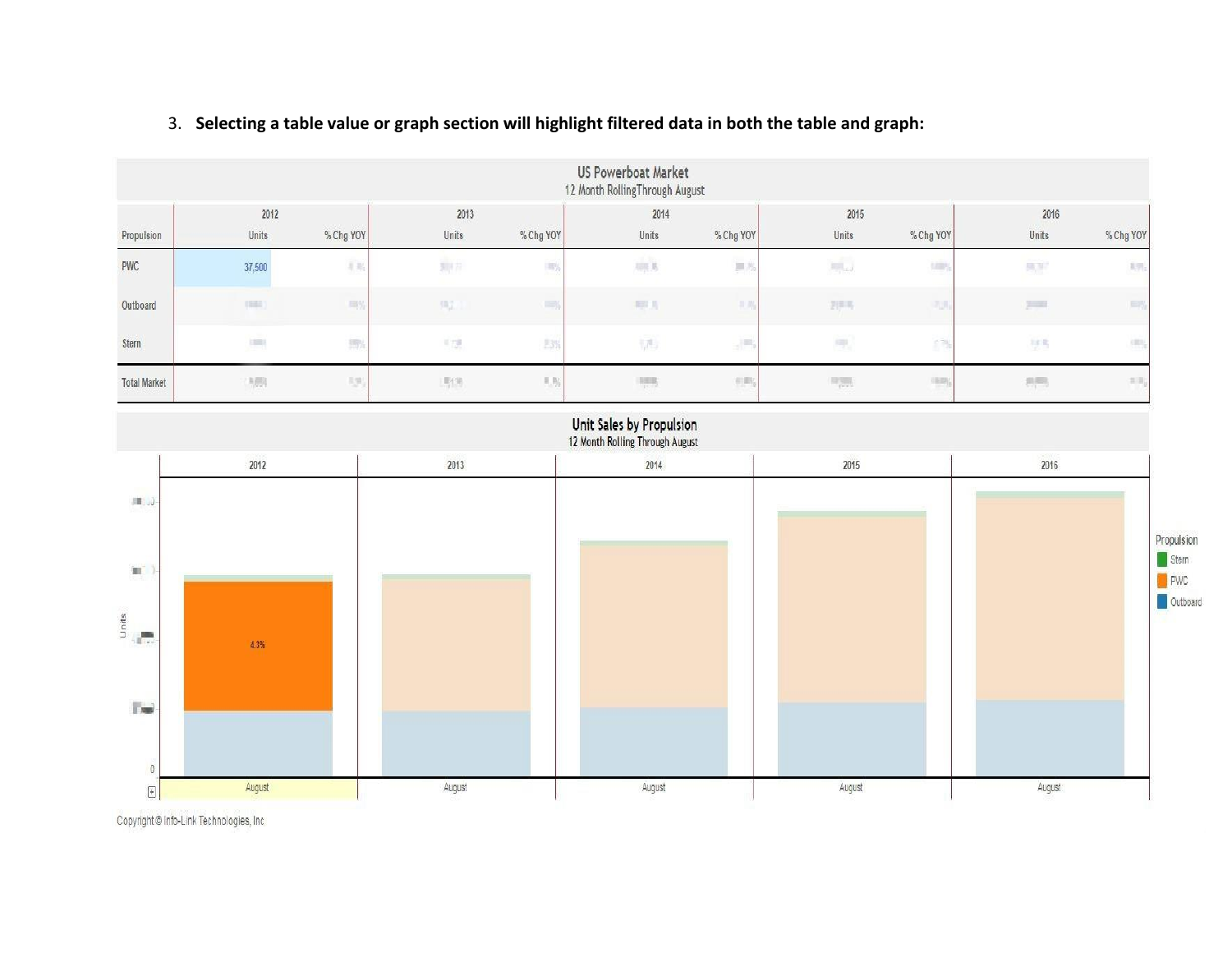## **Exporting Data**

1. **You can export data by selecting the download icon in the bottom right portion of the I-Frame:**



2. **You can export data by Tableau Workbook, PDF, Crosstab (Excel Spreadsheet), Data (text file), and image. In order to view a saved Tableau Workbook you will need to download the [free tableau application](https://public.tableau.com/s/download?source=viz_toolbar&ref=https://public.tableau.com/views/NMMAMonthly/NationalPowerboatSummary) after selecting the download icon:**

| <b>What's Tableau Public?</b>                                                           | Tableau Workbook               |  |  |
|-----------------------------------------------------------------------------------------|--------------------------------|--|--|
| Create interactive graphs, maps, dashboards and apps. Publish them anywhere on the web. | <b>PDF</b>                     |  |  |
| Anyone can do it. And it's free.                                                        | Crosstab                       |  |  |
| Available for $\blacksquare$ and $\bullet$                                              | Data                           |  |  |
| <b>Get the App</b>                                                                      | Image                          |  |  |
|                                                                                         | Download<br>$\alpha_0^0$ Share |  |  |

3. **Example Crosstab export:**

|                         |              | 2012<br>2012 | 2013         | 2013         | 2014         | 2014            | 2015         | 2015         | 2016         | 2016         |
|-------------------------|--------------|--------------|--------------|--------------|--------------|-----------------|--------------|--------------|--------------|--------------|
|                         | August       | August       | August       | August       | August       | August          | August       | August       | August       | August       |
| <b>Propulsion Units</b> |              | % Chg YOY    | Units        | % Chg YOY    | Units        | % Chg YOY Units |              | % Chg YOY    | Units        | % Chg YOY    |
| <b>PWC</b>              | <b>XXXXX</b> | <b>XXXXX</b> | <b>XXXXX</b> | <b>XXXXX</b> | <b>XXXXX</b> | <b>XXXXX</b>    | <b>XXXXX</b> | <b>XXXXX</b> | <b>XXXXX</b> | <b>XXXXX</b> |
| Outboard                | <b>XXXXX</b> | <b>XXXXX</b> | <b>XXXXX</b> | <b>XXXXX</b> | <b>XXXXX</b> | <b>XXXXX</b>    | <b>XXXXX</b> | <b>XXXXX</b> | <b>XXXXX</b> | <b>XXXXX</b> |
| Stern                   | <b>XXXXX</b> | <b>XXXXX</b> | <b>XXXXX</b> | <b>XXXXX</b> | <b>XXXXX</b> | <b>XXXXX</b>    | <b>XXXXX</b> | <b>XXXXX</b> | <b>XXXXX</b> | <b>XXXXX</b> |
| Total Marke XXXXX       |              | <b>XXXXX</b> | <b>XXXXX</b> | <b>XXXXX</b> | <b>XXXXX</b> | <b>XXXXX</b>    | <b>XXXXX</b> | <b>XXXXX</b> | <b>XXXXX</b> | <b>XXXXX</b> |